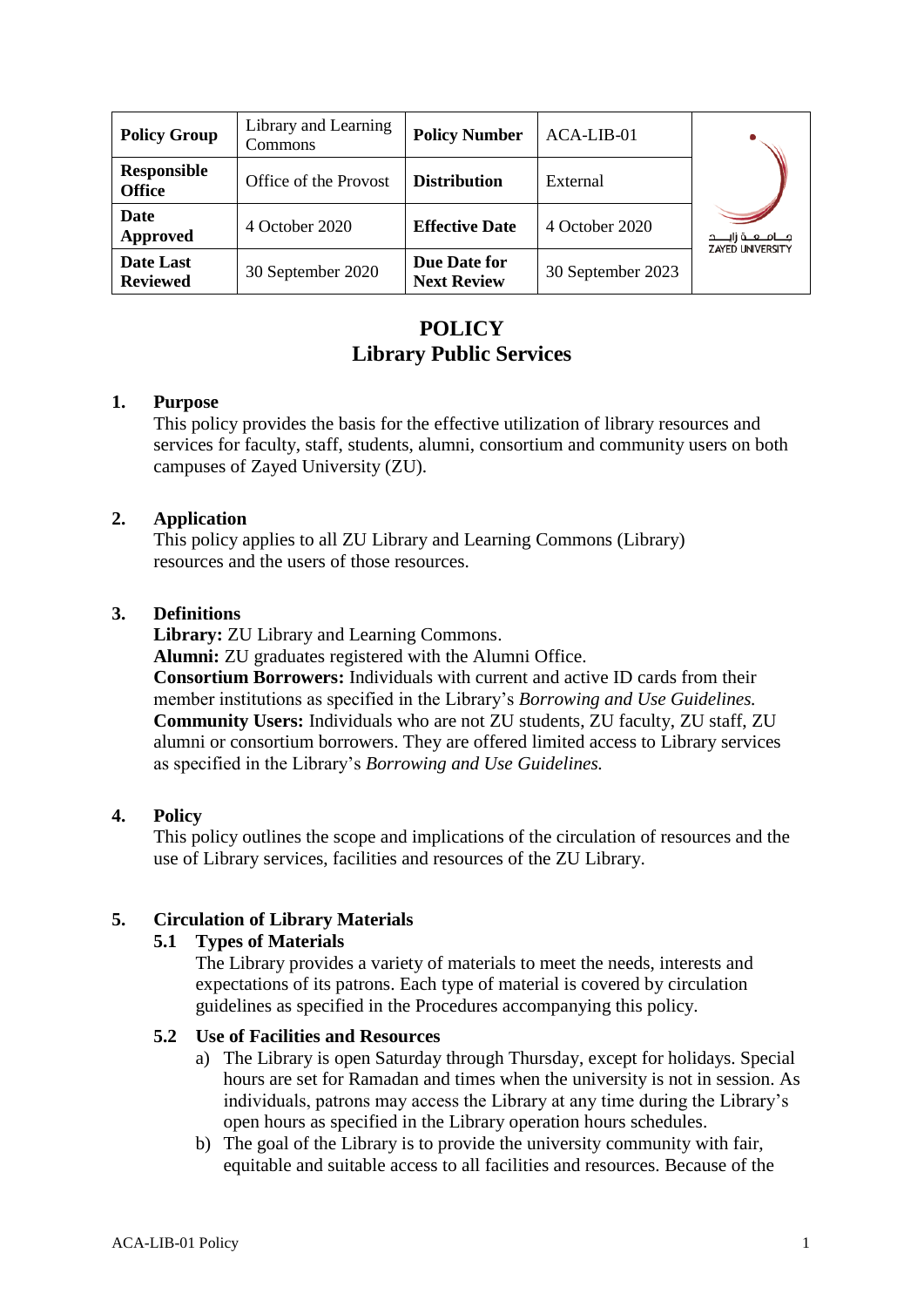differing needs of instructors bringing classes and students needing a quiet place to do independent study, limitations on access to some facilities and/or resources may apply.

c) The Library also seeks to be a resource for educators, researchers and other stakeholders from the wider U.A.E. community.

### **5.3 Use of Library Resources**

# **5.3.1 Borrowers**

- a) ZU faculty, staff and students must present a valid ZU ID to borrow materials. Other borrowers, as approved by the Director of the Library and Learning Commons Department, will be granted borrowing privileges according to the Library's *Borrowing and Use Guidelines.*
- b) ZU faculty, staff and students may borrow materials from either campus. They may also return materials to either campus.
- c) The Library identifies six (6) categories of patrons with differing needs:
	- i) Students currently registered at ZU;
	- ii) Faculty currently employed at ZU;
	- iii) Staff currently employed at ZU;
	- iv) ZU Alumni;
	- v) Consortium borrowers;
	- vi) Community users.

#### **5.3.2 Borrowing Periods and Renewals**

- a) Borrowing periods and renewals are defined by the Library's *Borrowing and Use Guidelines*. Material types may have different borrowing periods to ensure the broadest possible access to all patrons. Because borrower needs differ, borrowing periods may also vary according to the borrower category. Borrowing periods by material type and user category are specified in the accompanying Procedures.
- b) Items may be renewed unless a hold has been placed on the item. If resources are needed before the date due, the Library retains the right to recall the materials. A user may place a hold on an item that is out.

#### **5.3.3 Overdue Materials**

- a) Library patrons are expected to return materials by the date they are due and in good condition. Patrons with overdue items are not permitted to borrow additional items. Community users who do not return materials in a timely manner may have their privileges revoked. Students who have outstanding Library items will not be able to collect their transcripts until they return the materials and receive clearance from the Library.
- b) The Library does not levy fines for overdue items. An item is declared lost when the Library is notified of such loss by the borrower or when two semesters have passed.

#### **5.3.4 Lost and Damaged Materials**

a) It is expected that all Library patrons will treat Library resources and materials with due care and respect. Users are responsible for the materials checked out in their name. If an item is lost or damaged beyond repair, the user is responsible for the cost of replacing the item. The cost is calculated as indicated in the following table: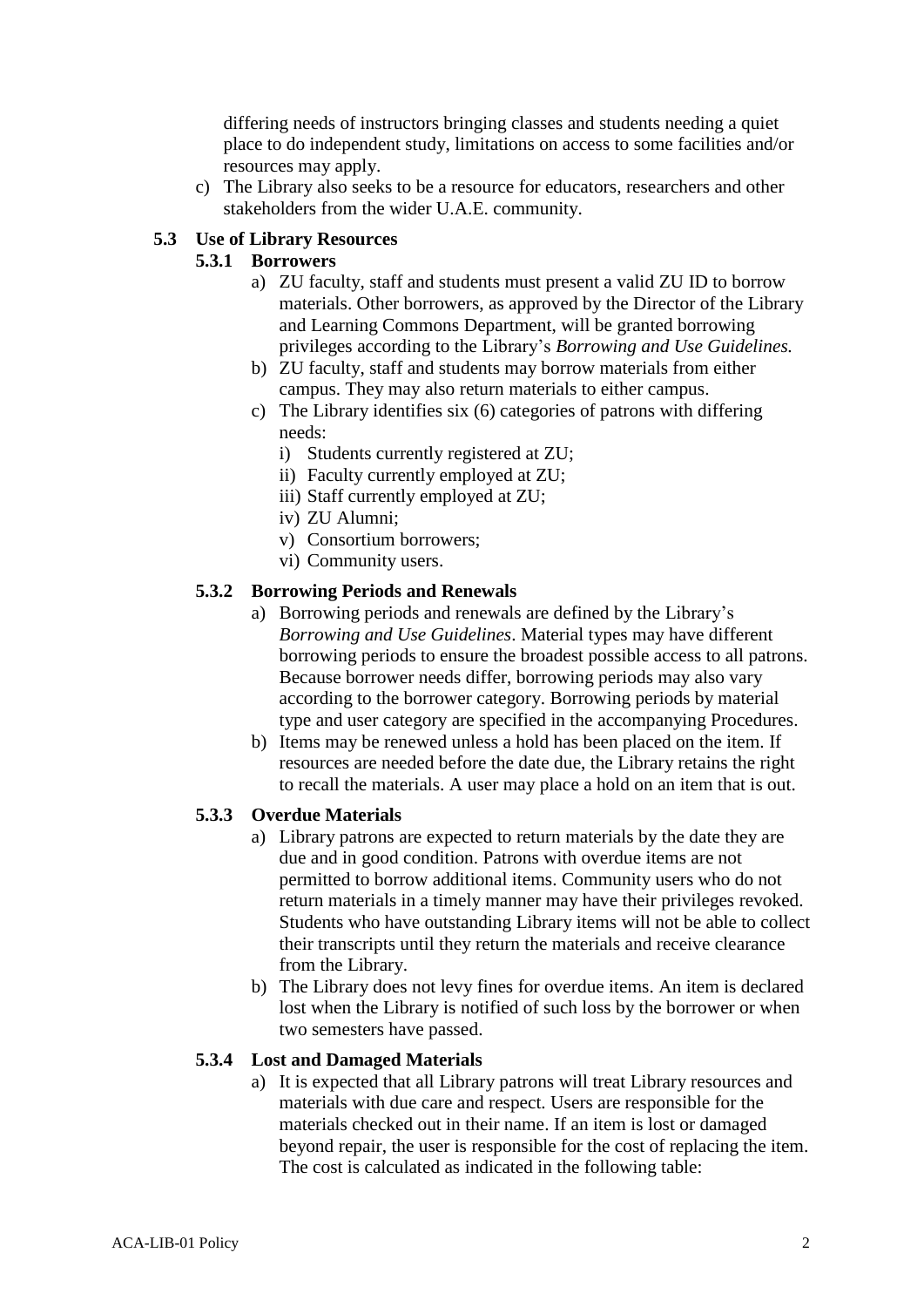| <b>Material Type</b>          | $Cost (AED)*$ |
|-------------------------------|---------------|
| Book – Hardcover -- English   | 350           |
| $Book - Paperback - English$  | <b>200</b>    |
| $Book - Hardcover - Arabic$   | 250           |
| Book – Paperback -- Arabic    | 150           |
| Audiovisual                   | 250           |
| Language and Test Preparation | 250           |
| <b>Kits</b>                   | 300           |
| <b>Graded Reader</b>          | 65            |
| Graded Reader + $CD$          | 165           |

\* Includes processing costs.

If the current price of the book/material in the Acquisitions System is higher than the price listed above, the Circulation Assistant will charge the price that is indicated in the system.

- b) If a book is damaged and can be repaired, the user is responsible for the cost of the repairs. The Technical Services Department will assess materials suffering damage and a suitable repair fee will be charged.
- c) All repair/replacement costs are to be paid before the end of the semester in which the item was lost or damaged.
- d) Academic transcripts for students will be withheld until costs for lost or damaged items are paid.
- e) Community users who lose Library materials may have their borrowing privileges revoked and may forfeit their deposit.

# **5.3.5 Photocopying**

Photocopy machines are available in the Library. Those who make use of the photocopiers are expected to abide by copyright laws. Violations of the laws are the responsibility of the user and not the Library.

# **5.3.6 Printing**

Printers are available in the Library. Patrons are expected to exercise good judgment in the number of pages printed and the appropriate nature of the items printed.

# **6. Use of Library Services, Facilities and Resources**

# **6.1 Interlibrary Loan and Document Delivery Services**

- a) The Library provides effective and efficient access to materials that are not owned by the Library through cooperative arrangements with other libraries or through commercial document delivery vendors.
- b) All ZU faculty, staff, and students are eligible for a reasonable number of interlibrary loan requests of a scholarly nature.
- c) The Library abides by regulations, protocols, and procedures of cooperative Interlibrary Loan networks and the lending libraries as well as copyright and intellectual property laws.

# **6.2 Community Users and Special Borrowers**

a) The Library identifies categories of individuals in addition to students, alumni, faculty and staff of Zayed University and consortium members who may use and/or borrow materials from the Library. The categories of users and their privileges are defined in the library *Borrowing and Use Guidelines*.